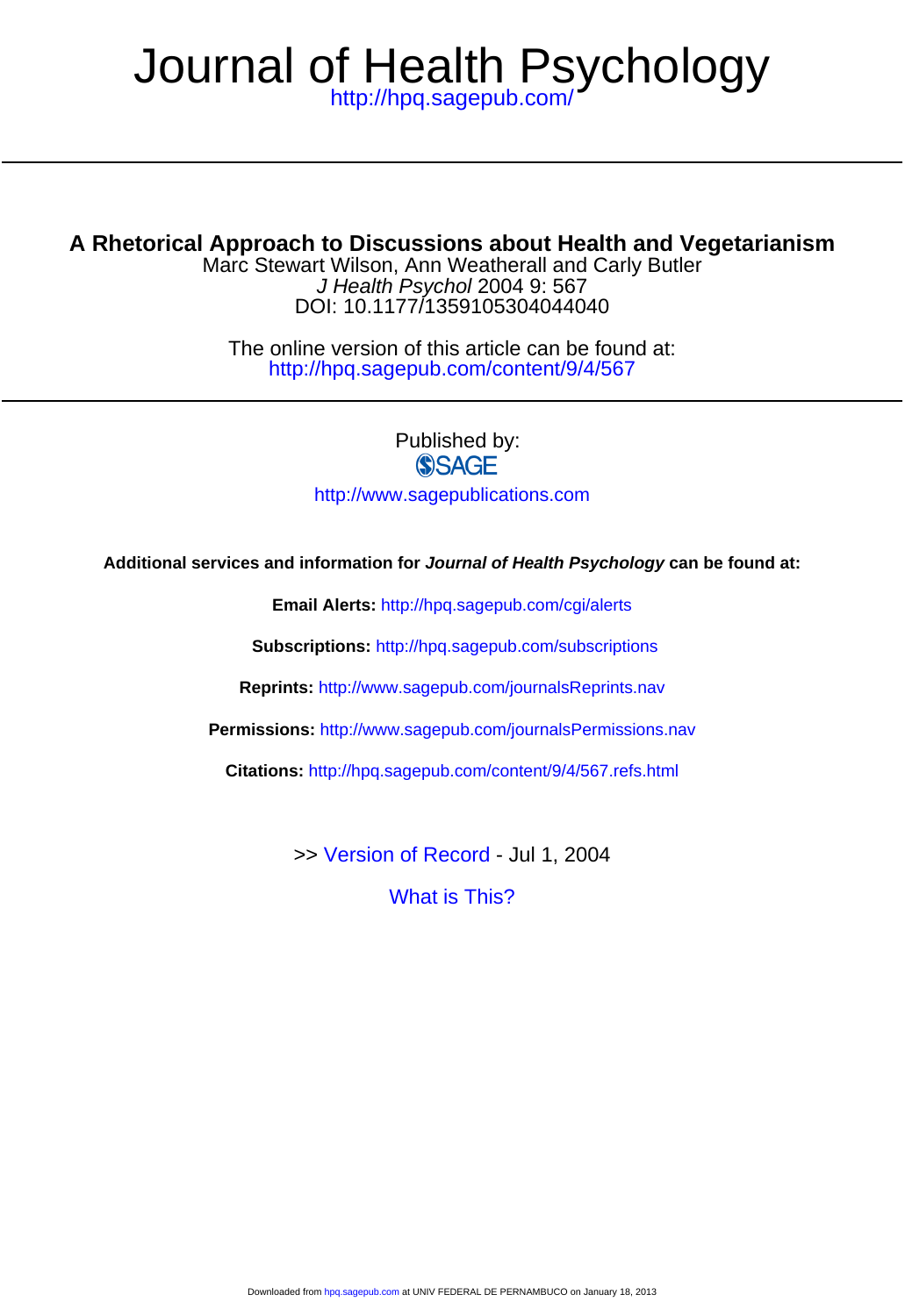# A Rhetorical Approach to Discussions about Health and Vegetarianism

MARC STEWART WILSON, ANN WEATHERALL, & CARLY BUTLER *Victoria University of Wellington, New Zealand*

MARC WILSON lectures on social psychology and research methods at Victoria University of Wellington, New Zealand. His teaching and research interests include psychological perspectives on meat, representations of history, political and religious behaviour and political language.

ANN WEATHERALL is a senior lecturer in psychology at Victoria University of Wellington, New Zealand. Her research interests focus on gender, sexuality and health. Her perspective is strongly influenced by critical, feminist and discursive approaches. Ann has published several articles, book chapters and also a book *Gender, language and discourse* (Routledge, 2002).

CARLY BUTLER is a doctoral student (under the supervision of Ann Weatherall) in the School of Psychology at Victoria University of Wellington, New Zealand. Her doctoral research involves the application of conversation and discourse analysis to children's naturalistic play, for which she is the recipient of a prestigious Bright Future scholarship.

ACKNOWLEDGEMENTS. We would like to acknowledge the financial support of the VUW School of Psychology and Science Faculty Research Fund in the preparation of this article.

COMPETING INTERESTS: None declared.

ADDRESS. Correspondence should be directed to: MARC WILSON, School of Psychology, Victoria University of Wellington, PO Box 600, Kelburn Parade, Wellington, New Zealand. [email: marc.wilson@vuw.ac.nz]

*Journal of Health Psychology* Copyright © 2004 SAGE Publications London, Thousand Oaks and New Delhi, <www.sagepublications.com> Vol 9(4) 567–581 DOI: 10.1177/1359105304044040

## **Abstract**

Typically, research on vegetarianism has sought to identify the psychological characteristics that distinguish vegetarians from meat-eaters. Health concerns have been identified as a motivation for meat abstention. In this article, rhetorical analysis of Internet discussions about health and vegetarianism highlights the argumentative orientation of explanations for meat consumption, with the various constructions of health serving a rhetorical function. We show the dilemmatic nature of arguments about the relationship between food and health: food can promote health and cause ill-health, and suggest that meat-eating as a dominant practice is supported by the rhetorical use of notions of 'balance', implying moderation, inclusion and rationality. This rhetorical approach represents a radical critique of past work that assumes opinions given in response to questions about vegetarian practices represent 'causes' of dietary practice.

#### **Keywords**

*food, health, rhetoric, vegetarianism*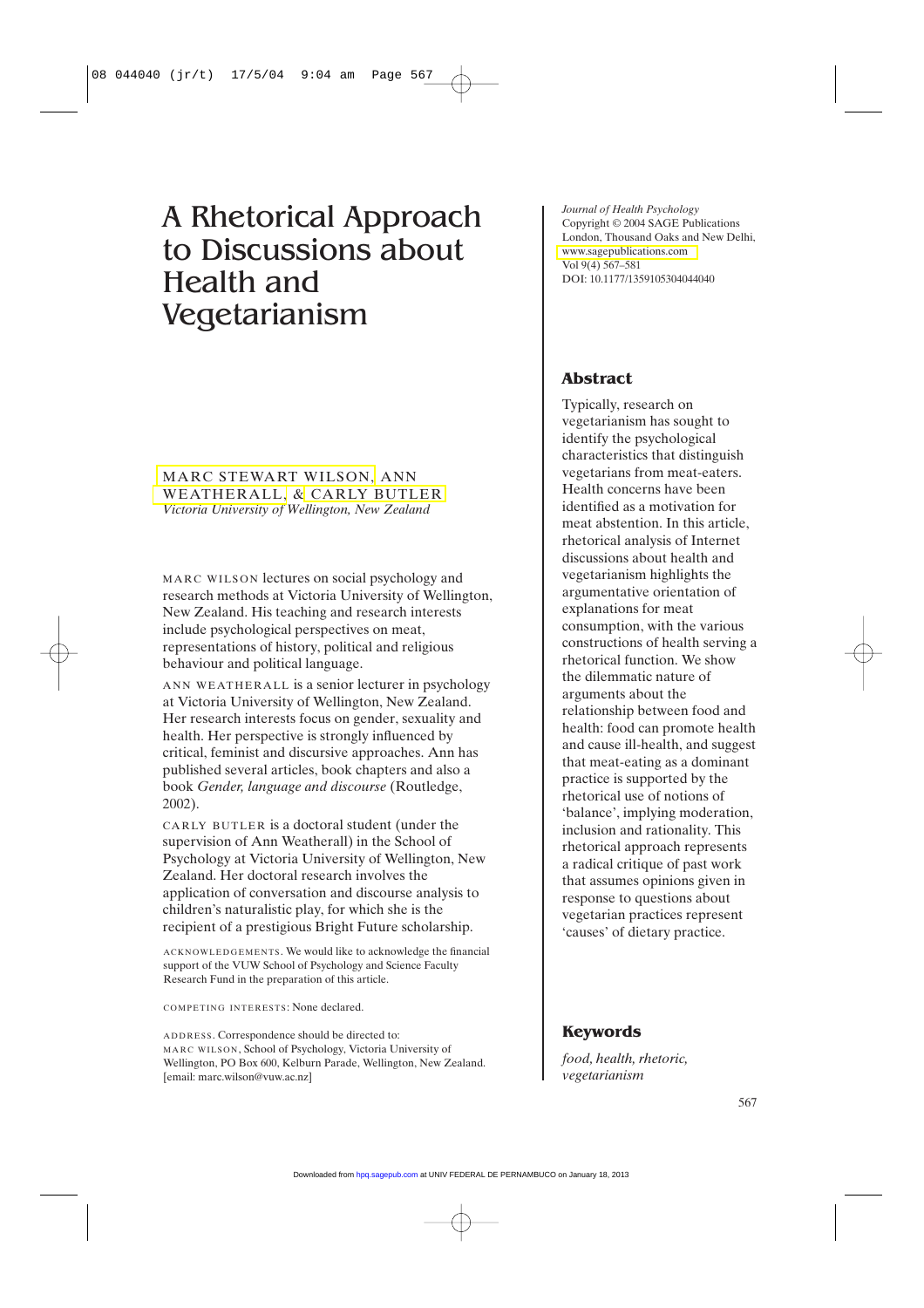ONE NEED only look to Britain during the mid-1990s (during the 'Mad Cow' scare), and early 2000s ('Foot and Mouth') to see the dramatic reaction to health-related fears arising from food. In these examples, the health concerns deriving from potentially contaminated food have been suggested as an explanation for the alleged decrease in red meat consumption, and increase in vegetarian lifestyles (Leech, 1996). The desire to follow a healthy diet and concerns about the safety of foods appear to be potent motivators for dietary change. For example, Goode, Beardsworth, Haslam, Keil and Sherratt (1995) reported that the majority of a British sample indicated that they had altered their diet due to an increased awareness of healthy diets, while one-third reported dietary change as the result of a food scare.

Reduction in meat consumption is recommended by some sources for a healthy diet. For example the World Health Organization (1990) endorses an increase in consumption of vegetables and fruit and a decrease in meat as part of a healthy diet. However, complete abstinence from meat and animal products may be problematic for health. Recently, a New Zealand couple have been convicted of failing to provide the necessities of life following the death of their infant child from a vitamin B deficiency attributed to their vegan lifestyle (*Dominion Post*, 5 June 2002).

The example cited above indicates that the adoption of meat-free diets may be presented as a healthy option, but may also have serious negative health consequences. Indeed, diets characterized by the decision to abstain from meat (and sometimes from all animal products) have inspired prolonged debate over their particular health-related merits. Descriptive polls suggest that in western countries somewhere between 3 and 11 per cent of the population follow a vegan or vegetarian lifestyle, or report avoidance of red meat (Beardsworth & Keil, 1997; Social Surveys [Gallup] Ltd, 1990; Worsley & Skrzypiec, 1998b). This indicates that, despite food scares, the consumption of meat is very much a dominant practice in contemporary western society, making meatabstainers a societal minority.

Researchers typically understand adherence to a meat-free diet as a matter of rational and conscious choice. It is also treated as one for

which meat-abstainers are required to provide justification, both in food-related contexts and as subjects of research. Explanations and justifications of dietary practices are viewed as reflecting internal dispositions and causes. The questions asked to investigate the basis of this 'choice' reflect this assumption (and we would argue constrain the nature of responses obtained). For example, the first analytic chapter of a detailed qualitative investigation into meat-avoidance by Amato and Partridge (1989) is entitled 'Why do people become vegetarians?'—a question that is encountered both in the research literature and everyday discourse surrounding food preference. The fact that this question is worth asking at all indicates that (as in other situations in which people are expected to express attitudes) the topic is one of potential controversy. As Billig, Condor, Edwards, Gane, Middleton and Radley (1988) point out—controversy arises from the presence of alternatives. Billig et al. argue that these dilemmas,

are experienced by people in situations in which they must see things from opposing standpoints, so that there is an awareness of the consequences of one line of action for the other, and of their incompatibility for the person concerned. (1988, p. 91)

In the case of meat-eating versus vegetarianism the normative position is that of meat-eating to the point that, like being 'healthy', meat-eating is the 'unmarked pole' while vegetarianism or meat-abstention (like ill-health) is the 'marked pole' (Greenberg, 1966).

The reasons for becoming vegetarian have been investigated in social scientific literature with quantitative and qualitative surveys (e.g. Allen, Wilson, Dunne, & Ng, 2000; Amato & Partridge, 1989; Beardsworth & Keil, 1992; Kalof, Dietz, Stern, & Guagnano, 1999; Worsley & Skrzypiec, 1998a). Typically the aim of research has been to understand the attitudes, beliefs and motivations that lead individuals to reduce or eliminate meat from their diets. Concerns with health and morality are commonly presented as the two most influential factors in assuming a vegetarian food position (Amato & Partridge, 1989). These factors have then been used to differentiate between groups of vegetarians and non-vegetarians. For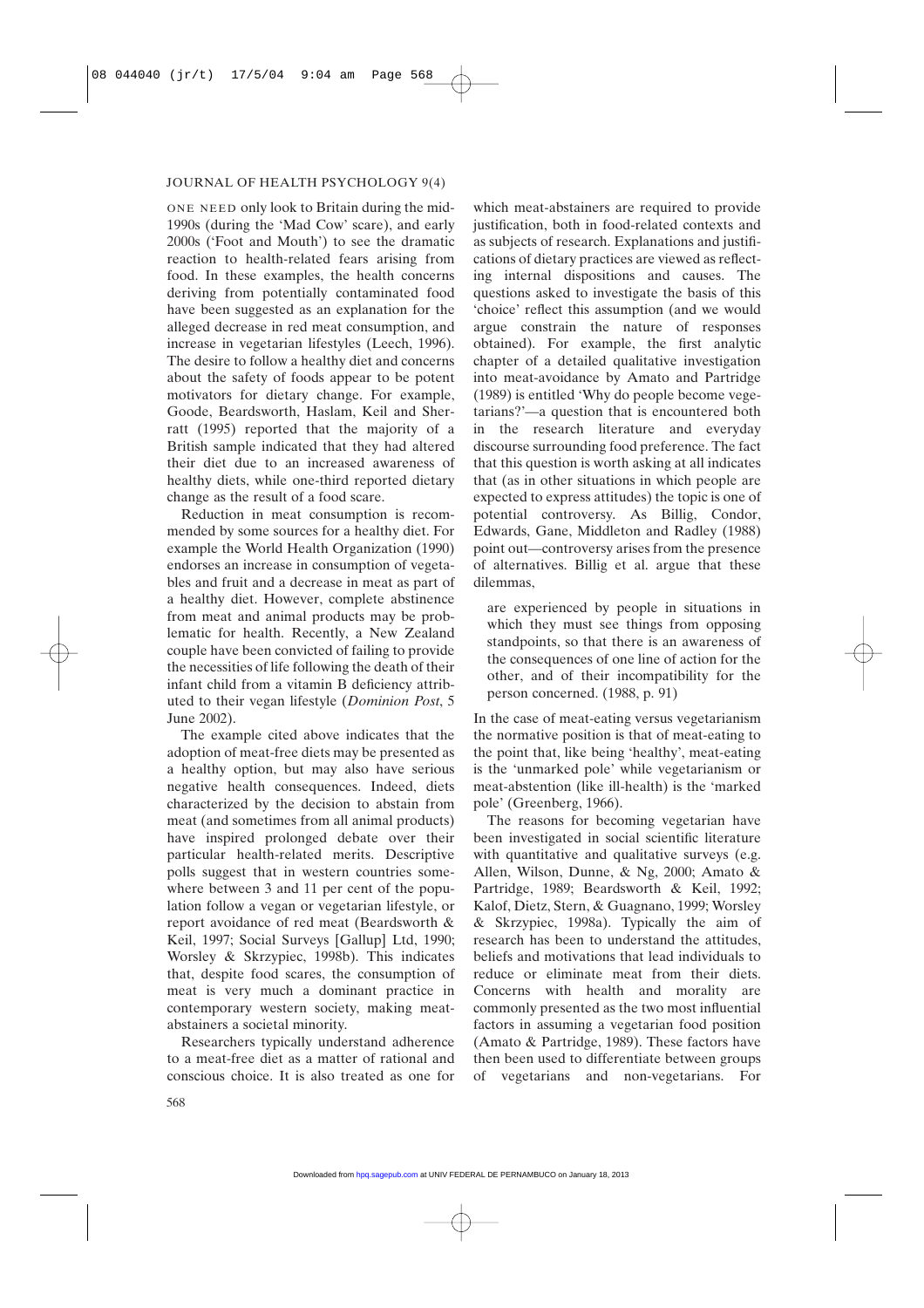example, Jabs, Devine and Sobal (1998) divided a vegetarian sample in two based on their reported reasons for their adoption of vegetarianism—those whose original motivation was the perception of threat of disease or potential health benefits, and those concerned with the ethical issues surrounding use of animals for food.

The idea that different reasons for becoming vegetarian reflect distinctive identities is a persistent assumption in the literature. For example, Rozin, Markwith and Stoess (1997) specifically contrast health with moral vegetarians and argue (on the basis of attitude survey results) that moral vegetarianism is a choice motivated by disgust towards animal-based foods. This disgust derives out of a process in which food preferences come to symbolize social values (for other discussions of values and vegetarianism see also Allen et al., 2000; Dietz, Frisch, Kalof, Stern, & Guagnano, 1995). Rozin et al.'s work, and others like it is based on the assumption that a greater reported concern with morality and health reflects internal stable dispositions towards morality or health consciousness. That is, vegetarians are 'more' moral and health-conscious than non-vegetarians.

The research discussed so far represents a traditional approach in the social sciences (Smith, Harré, & van Langenhove, 1995), where attitudes are elicited through interviews or questionnaires. These attitudes are quantified, analysed and weighted in terms of their utility in predicting or explaining other quantified constructs (for example, vegetarian or nonvegetarian group membership, or attitudes to meat). An alternative framework for considering these issues focuses on discourses surrounding an issue or issues. In contrast to a traditional approach, we would take the position that language and thought not be considered ontologically distinct (Bakhtin, 1981; Billig, 1991; Wittgenstein, 1953). Billig (1991) argues for a rhetorical social psychology, where opiniongiving is considered in the context of argumentation (only issues that do not require opinions are ones that are not worthy of debate), one function of opinion-giving is to argue and persuade. Therefore, an opinion or attitude does not exist in isolation from other, potentially opposite, attitudes and opinions. Rather, any response to questions such as 'why be vegetarian?' can be understood as a position designed around potential counter arguments to the adopted position. This notion of adopting a dialogic (assumption of possible contradictory positions) as opposed to monologic position can be taken further and applied to the research paradigm itself (e.g. Shotter, 1992).

From a rhetorical perspective, articulation of health as an explanation for adoption of a particular diet does not necessarily reflect something about that person or their dietary choice, but that health is an important and desirable concept, and one that can be used to justify observable behaviour (and not just diet). Further, we can anticipate the counter positions that may be important in such a debate because previous research has identified various possible responses to the question of dietary preference. However, such research has interpreted explanations such as morality, animal welfare, environmentalism, religion, as reflecting beliefs and motivations about one's dietary preferences. Persuasive arguments are those that draw upon the shared understandings of their audience, particularly notions of common sense and morality—invested as they are with obvious values of right and wrong (Billig, 1991). Therefore, convincing arguments about diet are going to be those that draw upon common-sense notions, such as health and morality, and these notions are used because they are accepted as legitimate and rational.

Health (and ethical concerns) are represented in psychological research as significant predictors of dietary variation (e.g. Amato & Partridge, 1989; Rozin et al., 1997; Sims, 1978), at the same time there is considerable variation in the frequency and importance attributed to health concerns as a motivation for meatabstention. Not all studies have supported the finding of health concerns as a primary reason for meat abstention. For example, Worsley and Skrzypiec (1998a) report a factor analytic study of attitudes to meat indicating that (in terms of variance accounted for) health was the seventh factor accounting for less than 4 per cent of variation. Kalof et al. (1999) report that neither health nor animal welfare were significant predictors of vegetarian attitudes (though concern for the environment was).

One possible reason for the contradictory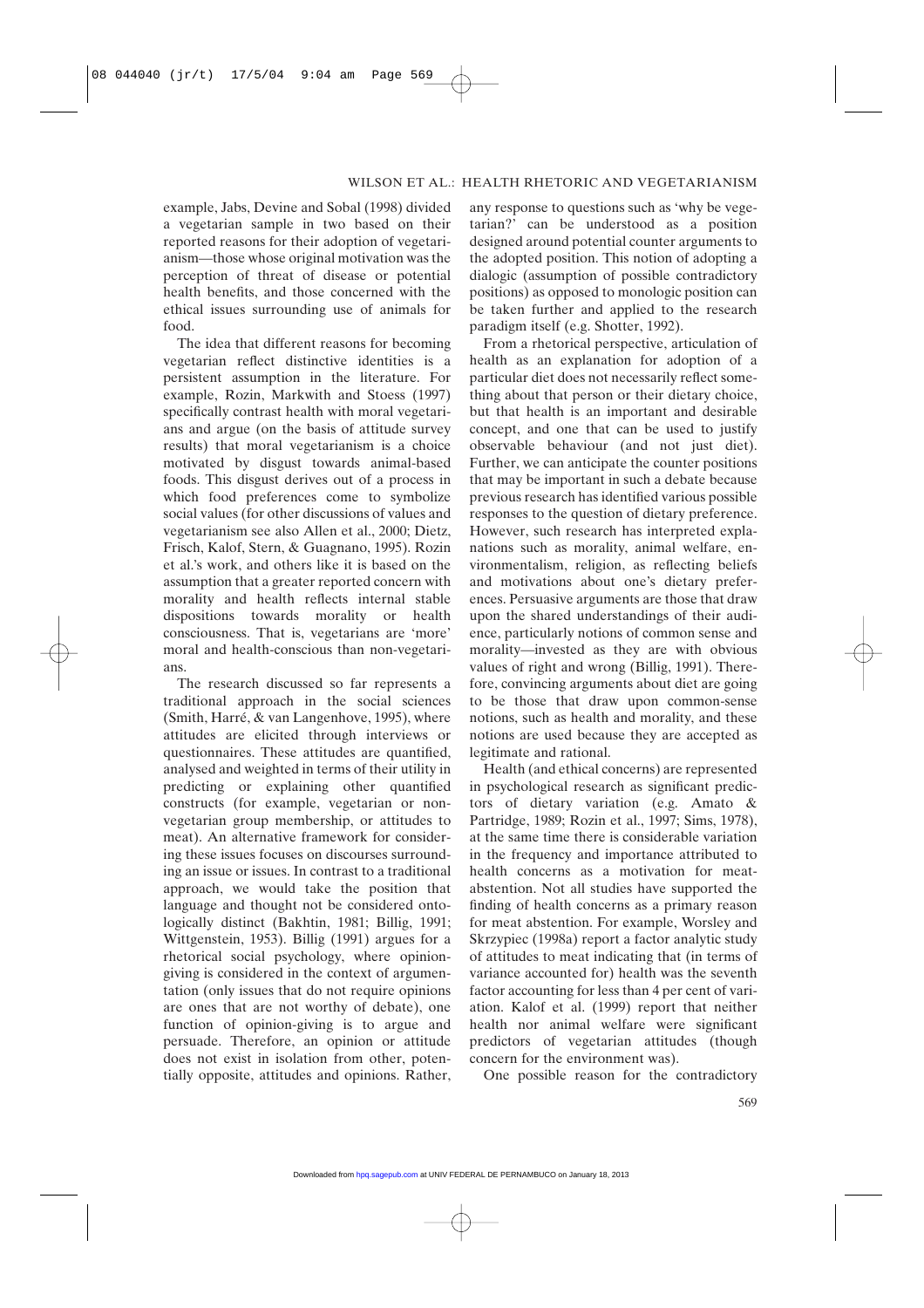findings in this traditional literature may be that this reflects the rhetorical needs of the individual, in terms of their interpretation of the specific context in which the question is asked. Given the non-normative meat-abstention position, there are pressures on the respondent to account for their position in ways that mark their decision as rational and legitimate. Depending on the context, vegetarianism as a health concern may be a more desirable position than others (ethical concerns, environment, etc). In turn, the discursive resources available to the respondent will differ depending on their position. For example, there may be a concern that adopting an ethical position on meatconsumption leaves one open to accusations of moralizing or proselytizing (e.g. 'Vegetarian oppressors?', *TIME Magazine*, 15 August 2002, p. 2) making health a more desirable expressed response.

Surveys on dietary motivation are equivocal as to the relative importance of health reasons (as opposed to animal welfare or other motivations) as causes of vegetarianism. Further, it is often assumed that vegetarian concern for health means they are healthier. However, the reverse has also been suggested—that vegetarians are less healthy than meat-eaters. An illustration of how the issue of concern with health issues might work both ways can be found in the research that suggests that far from representing a healthy alternative, vegetarian eating styles might actually be an eating disorder by proxy. For example, Rao, Gowers and Crisp (1986) examined the case histories of a group of anorectics, approximately half of whom were identified as vegetarian and who presented with a markedly greater fear of 'fatness' than nonvegetarian anorectics. Sullivan and Damani (2000) also argue that vegetarianism is disproportionately prevalent in eating-disordered individuals. Furthermore, despite the assertion of health as a pre-eminent reason for vegetarianism, studies of health symptomatology show little difference between vegetarians and nonvegetarians, though vegetarians have been shown to display higher levels of hypochondriasis (Cooper, Wise, & Mann, 1985; see also Martins, Pliner, & O'Connor, 1999; Mooney & Walbourn, 2001).

From a rhetorical perspective, then, discussion of the merits (or otherwise) of a

vegetarian or low-meat diet can be understood not as reflections of attitudes and beliefs about vegetarianism but rather as positions located in a broader discursive context. Statements or responses to the question 'why are you vegetarian?' function to present a position against various counter positions in a broader argumentative context. The present study takes a rhetorical approach to analysing responses to some form of the question 'why be vegetarian?' It was anticipated that the categories of reasons for becoming vegetarian identified in the traditional literature on meat consumption would be used in ways that demonstrated their rhetorical orientation.

Furthermore, it was expected that accounts would be organized around the ideological dilemma of 'vegetarianism as healthy' as opposed to 'vegetarianism as unhealthy'.

## **Corpus**

The corpus for this investigation comprises of a number of public domain, Internet-based discussion forums, the topic of which is the response to some form of the question, 'why be vegetarian?' Contributors to these fora do so with the expectation that their postings become publicly available, and for this reason consent for inclusion in the corpus was not sought.

Between late 2001 and early 2002, the GOOGLE (http://www.google.com) Internet search engine was used to locate Internet sites, web lists and discussion forums that included reference to 'vegetarianism', and were narrowed down further by searching for question-type statements like the target question. The analysis presented here is based only on discussion sites (vegetarian organizations, promeat groups, etc.) for the simple reason that the remaining sites included a wide range of contributors whose contributions were organized chronologically (though not attended to in this article, such a criterion allows us to look at the development of argumentation over a sequence of turns). The final corpus comprised of sites as diverse as a Morrissey fan-site (vegetarian ex-lead singer of the Smiths http://www.morrisey-solo.com/), a recipe exchange site (http://ths.gardenweb.com/ forums/load/vegex/), an anti-McDonald's website (http://www.mcspotlight.com/) and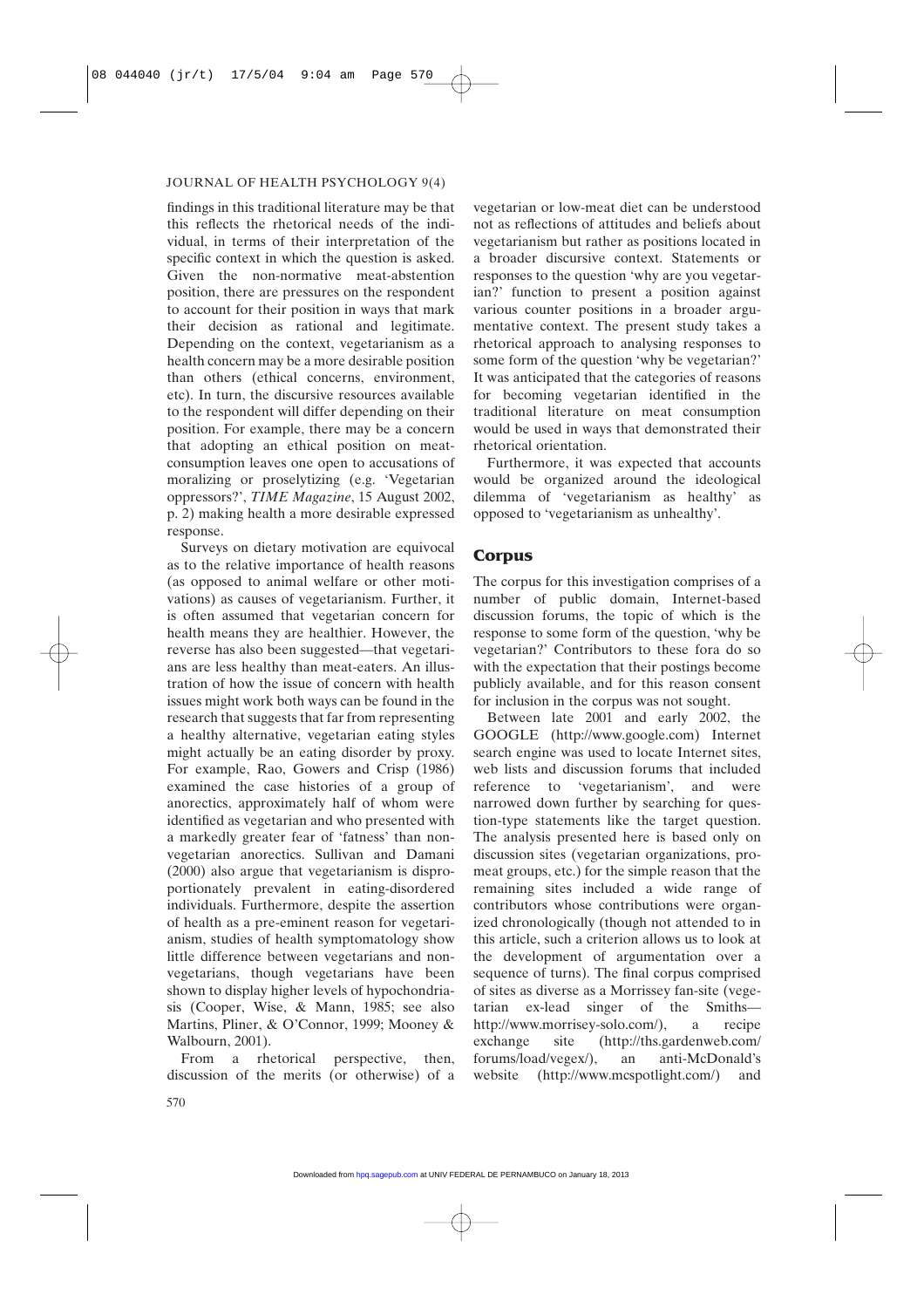others (a complete list of URLs is included in the Appendix).

The complete discussions were downloaded and converted into text-based documents, before being imported into the qualitative data management software program QSR N\*Vivo (Qualitative Solutions and Research: see Fraser, 1999; Richards, 1999). The final corpus consisted of 807 contributions, for a total of 360 pages. The whole corpus was coded into a number of families of arguments, one of which was determined by allusion to the topic of health. This sub-sample was used for the following analysis and comprised of 154 extracts (approximately 12,500 words). Note that we present extracts as they appear, without corrections of spelling or grammar.

## **Analysis**

The extracts presented here illustrate how concepts of health get worked up and used to rationalize and legitimate vegetarianism and meat-eating. Despite considerable points of disagreement between the pro and anti meateating positions there was one assumption or bottom line position that both camps shared that health is important.

A second widespread assumption was that diet was a key health issue. However, on a single occasion that assumption was challenged:

As for the health issues, I can guarantee you that changing your diet is not \*nearly\* as effective as changing your exercise habits. 2 hours of \*sweat-inducing\* exercise is more healthy for you than abstinating from meat and sitting at a desk all day. (Extract 1)

The suggestion offered in Extract 1 is that exercise is more important than abstaining from meat for your health. In the following analysis understandings about the relationships between food and health are highlighted. Extract 1 serves as a reminder, however, that debates about diet and health form part of a wider discursive context where other factors are understood as influencing health.

Our analysis takes the posted messages not as reflections of the internal states of the messagers but as stances in matters of controversy. We begin by examining messages that justify being vegetarian on the basis of generic health. These

messages are not taken as referring to the 'real' motivations for being vegetarian. Rather, we understand them as a position taken in order to undermine possible counter positions.

## *For health not ethics*

The following extracts illustrate that people use the notion of health discursively to counter or undermine being positioned as being concerned with ethical issues. Consider Extract 2:

I am a vegetarian but not because of animal cruelty. I am a vegetarian simply because my body feels better when I don't eat meat or dairy products. I don't tell others what to eat. 'To each his own' is right on. I am offended that people assume that because I'm a vegetarian I'm going to lecture them about their personal dietary choices. (Extract 2)

The first sentence in Extract 2 has the form of a disclaimer (Hewitt & Stokes, 1975). Disclaimers simultaneously acknowledge and attempt to prevent people interpreting what they are doing or saying in a particular way. Potter and Wetherell (1987) describe disclaimers as a kind of account that tries to undermine an anticipated negative attribution. Thus, it is possible to infer that what is being disclaimed is normatively undesirable. Here, the messager recognizes the statement 'I am a vegetarian' can negatively position him as being concerned about animal welfare because there is an immediate disclaimer 'but not because of animal cruelty'.

The rhetorical force of the disclaimer is worked up in the message by being 'offended' at what 'people assume'. A liberal discourse 'to each his own' further helps to counter an interpretation that he might be trying to judge others' dietary choices. The use of quotations functions rhetorically to establish what is being said, not as idiosyncratic but, as belonging to a group of others (Potter, 1996):

I rarely eat meat, not because I think it's wrong to eat meat, but because it isn't healthy. (Extract 3)

In Extract 3 the potential of a general ethical stance being attributed to decisions to restrict meat-eating is also illustrated by the use of a disclaimer. Extract 3 is a disclaiming statement because it acknowledges morality as a possible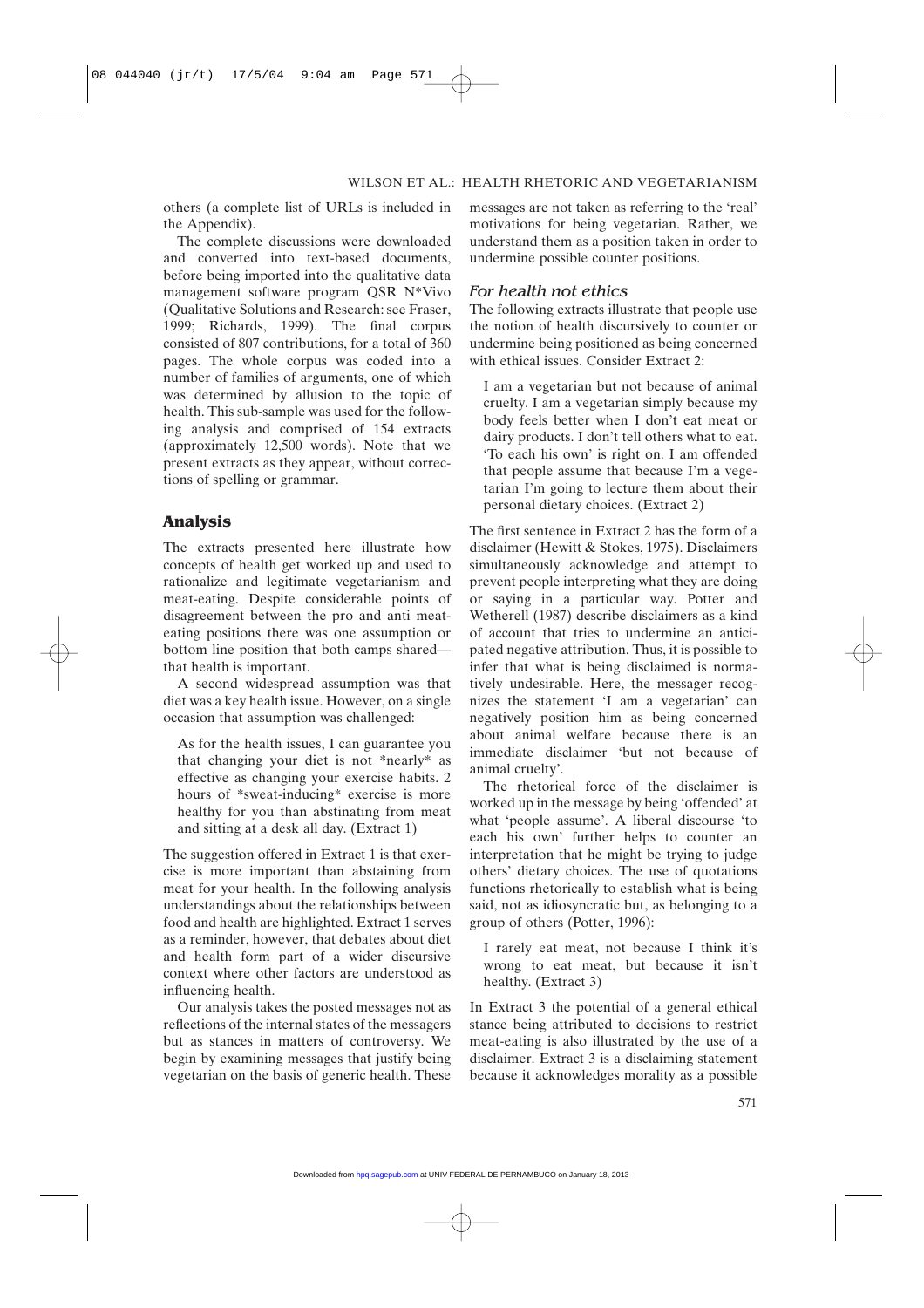reason for rarely eating meat and simultaneously dismisses it as the messager's explanation, which is instead 'because it isn't healthy'.

From Extracts 2 and 3 we can infer that there is something problematic about claiming ethical reasons for vegetarianism—it is an attribution that was warded off rhetorically, through the use of disclaimers. What possible cultural norm/s are threatened by an ethical explanation of vegetarianism? The following two extracts suggest an answer that question:

I'm vegan because I care about the well-being of animals, about my own health, and about the environment . . . and I do not care one bit about putting it in people's faces. (Extract 4)

Unlike Extracts 2 and 3, in Extract 4 caring about animals and the environment are not disclaimed as reasons for avoiding meat consumption. In contrast with the other extracts in this section, the messager acknowledges, indeed is positively unapologetic about, the possibility that presenting their views may be seen as proselytizing. Thus the imposition of beliefs or 'putting it in people's faces' is constituted as undesirable:

In my research I have decided, for health reasons, to limit my consumption of meat and totally remove pork from my diet. But I must say that it disturbs me when someone wants to place a weight on my shoulders for eating meat. (Extract 5)

In Extract 5 the messager admits to some meat consumption. The second sentence of the message illustrates that a moral responsibility, implied by the metaphor 'weight on my shoulders', can be placed on those who eat meat. The message in Extract 5 construes the notional imposition as disturbing.

The rhetorical rather than causal function of reported health reasons for meat restricted diets, being emphasized in our analysis, was not entirely lost to the messagers. Consider Extract 6:

Well, when some vegans are out in public, they first size up the person they are speaking to, and if they determine the person to be one that isn't very compassionate, they will use the 'health' justification for becoming vegan, so the person will listen. If your co-worker told you he was concerned for the environment and or animal welfare, you probably wouldn't listen to him anymore. (Extract 6)

Extract 6 illustrates that the discursive function of various justifications for dietary preferences is not always understood, as reflections of 'true' reasons, but are used flexibly to meet the rhetorical demands of a particular interaction.

The analysis so far has shown that statements in favour of the health benefits of being vegetarian can be construed, not as 'causes' of dietary practices but as functioning to counter being positioned as ethical. A problem with ethical reasons is that you might be positioned as pushing your morals or moral responsibilities onto others.

Health reasons for restricting or avoiding meat were not only used to counter a possible ethical explanation but also to counter the possible ill-health effects of being vegetarian and the possible health benefits from eating meat, which will be examined next.

#### *Vegetarianism, meat-eating and health*

The positions and counter positions about the health or otherwise of meat-eating and vegetarianism illustrate a dilemmatic aspect of everyday thinking about food and health. It suggests that people do not necessarily hold simple views about the relationship between food and health, rather their thinking is characterized by the presence of a contradictory theme, or in Billig et al.'s (1988) terms an 'ideological dilemma'. On the one hand diet (vegetarianism or meateating) can promote health, while on the other diet (vegetarianism or meat-eating) can cause ill-health:

There is not health reason to eat meat. If anything the opposite is true. (Extract 7)

We need meat as part of a healthy diet and if vegetarians are ill its there own fault. (Extract 8)

Extract 7 is a simple statement in support of vegetarianism where the counter position—the possible health reasons for eating meat—is directly and straightforwardly challenged 'there is not [*sic*] health reason to eat meat'. Extract 8 is similarly uncomplicated in support of meateating. Both Extract 7 and 8 rest on an everyday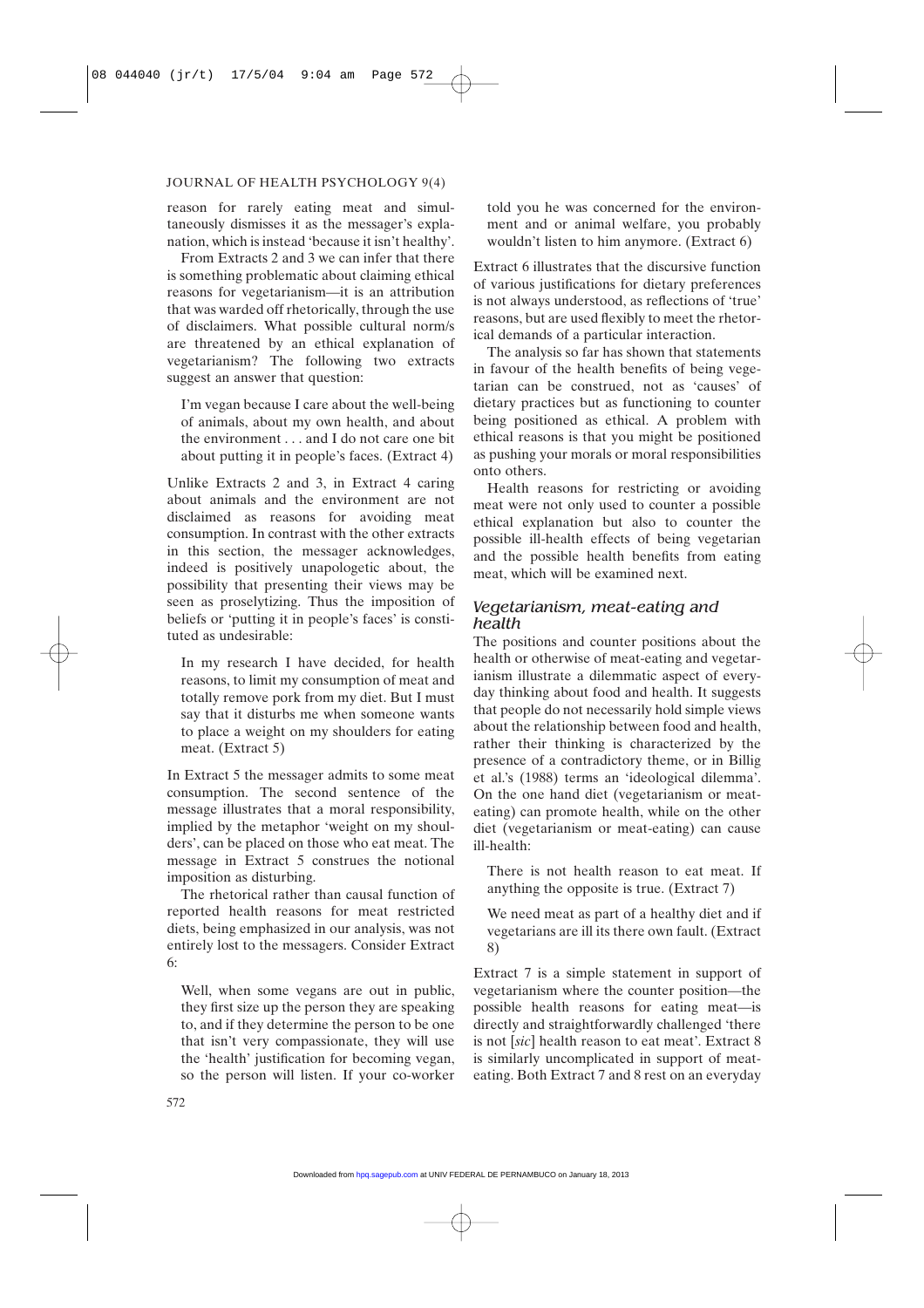understanding that food and diet can cause health and illness.

## *Constructions of health*

Few of the statements in support of vegetarianism or meat-eating were as brief and to the point as Extracts 7 and 8. Usually messages were longer and more complex. One aspect of many of the longer messages was the ways 'health', and by implication illness, were constructed. Extracts 9 to 14 are examples of how various constructions of health are used to support vegetarianism:

I am 30 years old and I just turn veggie about 7 months ago. I feel like I'm 18 again. I went back to my ideal weight and I have lots of energy. (Extract 9)

I know people that sit eating KFC and ask me why I'm not eating it too? They know I don't eat meat (except fish sometimes). These people are very unhealthy looking. I'm not a doctor, but I can see their skin tone looks bad, they are very fat, they can't breathe very well, etc. They laugh at healthy living or that's my impression. They just don't get it & I just don't understand why they don't at least try to be healthier & enjoy life more. (Extract 10)

The notions of good health inferred in Extract 9 include feeling young, being an ideal weight and having energy. Weight is also mentioned in Extract 10. In contrast to Extract 9, where ideal weight is linked to a vegetarian diet, Extract 10 links being fat to eating meat. Extract 10 also mentions appearance as an aspect of health 'unhealthy looking . . . their skin tone is bad'. Furthermore health is construed as a 'lifestyle' in Extract 10, and is associated with enjoying life:

I recently had the pleasure of spending a few days with a young man of 12 who was raised as a vegetarian. Although he appeared to be 'skinny', as he calls it, I noticed no lack of stamina or other signs of protein deficiency in his epic climb to the top of a 4000 meter peak accompanied by me and my son who are both meat eaters, uni brows, cannibals, whatever. (Extract 11)

As in Extracts 9 and 10, weight and energy levels are also associated with health in Extract 11. In Extract 11 a vegetarian diet is being supported as healthy, from the perspective of somebody who eats meat. In this case, arguing for a dietary preference that one does not practise is an effective management of the issue of stake or interest in that the discussant may not as easily be accused of bias (Edwards & Potter, 1992):

Better overall health, less chance of heart disease or cancer, and a clear conscience, when it comes to animals having to die so that you can eat flesh foods which are not needed in you diet. (Extract 12)

In Extract 12 a vegetarian diet is not only associated with better physical health, that is less chance of 'disease or cancer' but also, like the enjoyment mentioned in Extract 10, with psychological well-being or a 'clear conscience':

I agree that what you eat is only one of the many choices that we make that impact the world around us, but what we eat collectively has an enormous impact on the environment and on our health as a society. (Extract 13)

I also feel that they would live longer, and that our planet will last longer and be more healthy if we could all live peacefully as Vegetarians. I'm aware that this may only be a 'dream', but i still feel that it can become a reality . . . Any suggestions? (Extract 14)

Extracts 13 and 14 draw upon a broader understanding of health than was mobilized in the more individualistic aspects of Extracts 9–11. In Extract 13 dietary choices are implicated in the state of the environment and the health of society. Extract 14 uses the construction of health as having longer life to refer both to individuals' health but also the environmental health 'our planet will last longer'.

#### *Health, illness and nutrition*

Various constructions of health were one aspect that contributed to the complexity of some of the longer messages. Another source was the level of detail about food and its possible relationships to various kinds of health and illness:

Eating meat is unhealthy! even the ada has publically noted that meat eaters are at a higher risk for such diseases as cancer,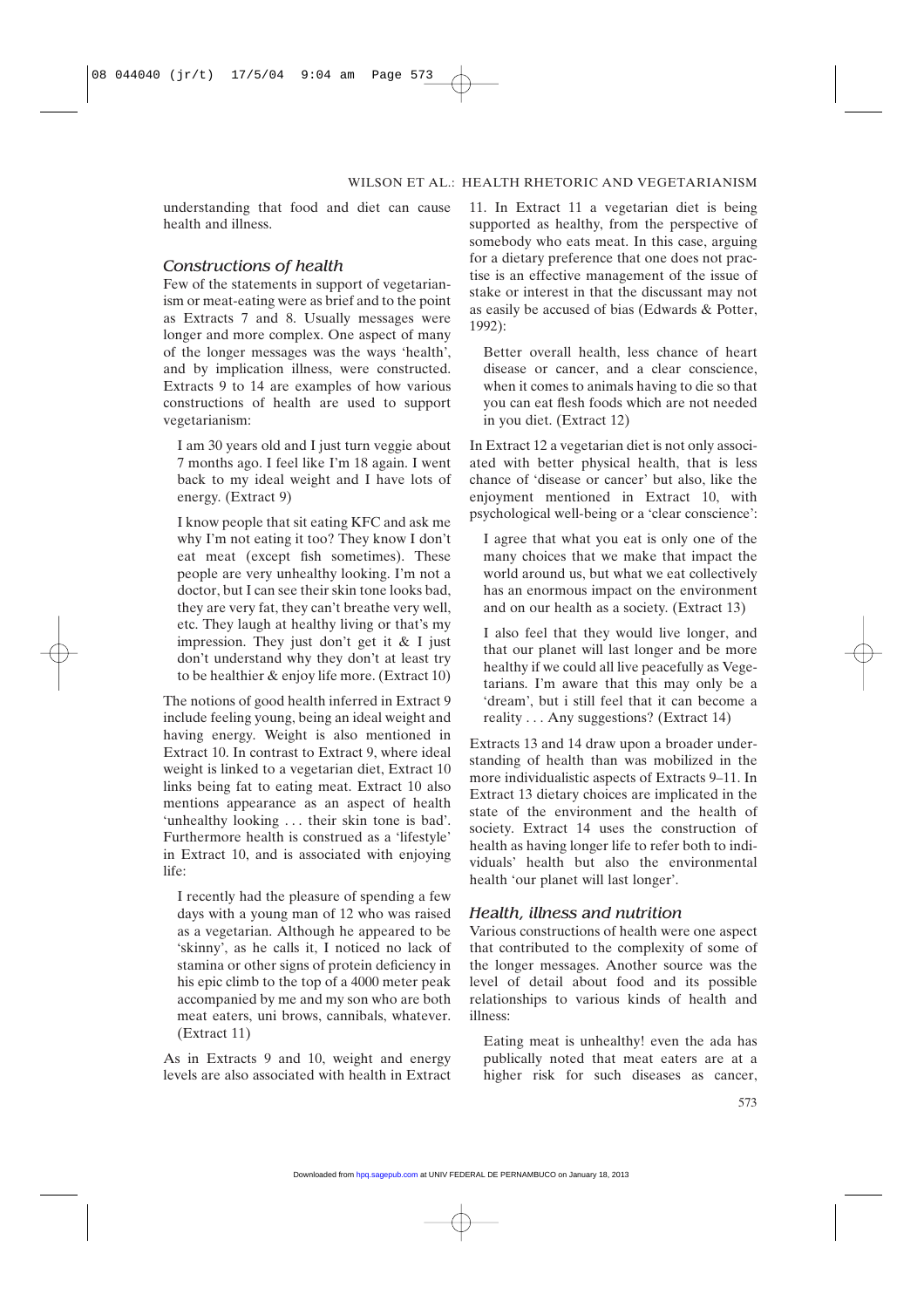hypertension, and diabeties. also, meat eaters are consuming what the animals intake . . . pesticides, antibiotics, hormones, and many other kinds of heavy metal, cancer causing toxins. (Extract 15)

In Extract 15 the exclamation that 'meat is unhealthy' is quickly supported by the expert weight of the American Dietary Association (ADA) and a list of three of the diseases that meat-eaters are at higher risk from. Three-part lists have been found in a variety of discursive contexts and are noted for their various persuasive functions (see Edwards & Potter, 1992). Here, the list functions to provide a representative sample of kinds of diseases that meat-eaters are at risk of. The persuasive force of the threepart list is worked up further by a longer, albeit less rhetorically elegant, list of the nasties that meat-eaters incidentally consume:

Additionally, there is evidence that red meat can increase your risks of contracting colon cancer. Also, prion diseases (like mad cow disease), are passed between carnivores. There is now evidence pointing to alzhiemers being related to prion diseases. And here is a hot tip—prions can not be killed by cooking meat, or even exposing it to radiation. You can't avoid them if they are present. (Extract 16)

Colon cancer, mad cow disease and Alzheimer's are 'additionally' associated with meat-eating in Extract 16. The explanation of technical terms, 'prion diseases (like mad cow disease)' alongside its factual statements 'prions cannot be killed by cooking meat' gives the message an expert footing (for more on 'footing' see Edwards & Potter, 1992).

In Extracts 15 and 16 the messages focused on the dangers of meat-eating. The following two extracts extol both the benefits of a vegetarian diet as well as warning of the dangers of eating meat:

A vegetarian diet provides all the nutrients a person needs, is a good source of carbohydrate and a wholly adequate source of protein, while meat has been linked to some types of cancer as well as heart desease, and the excess protein it often provides linked to osteoperosis and kidney failure . . . Have you ever heard of a cause of death being recorded as 'vegetarianism'? (Extract 17)

In Extract 17 the nutritional adequacy of a vegetarian diet is detailed and contrasted with the illness associated with meat-eating. The counter position that a vegetarian diet could be dangerous is undermined by the rhetorical question 'Have you ever heard of a cause of death being recorded as "vegetarianism"?' Although rhetorically effective, the recent case described in the introduction, where a child died of vitamin B deficiency caused by diet, illustrates that a nonmeat (in this case vegan) diet can indeed be fatal:

There are many reasons to be a vegetarian. In particular, a typical vegetarian diet—low in fat, cholesterol, and calories—can reduce your blood cholesterol level, thus helping to lower your risk of heart disease. The vegetarian approach can also help you shed extra pounds—and keep them off. Vegetarians are less likely to develop diabetes and high blood pressure. And many of the compounds that scientists are isolating from vegetables may even protect against certain forms of cancer. Additionally, there aren't any additional problems with vegetables, such as salmonilla and the like . . . (Extract 18)

Similar to Extract 17, a list of the nutritional and health benefits of vegetarianism is given in Extract 18. Although not mentioned explicitly, one can infer that it is meat-eating that is associated with diabetes, high blood pressure as well as food poisoning.

Extracts 15 to18 are only a few of the many messages that used details about health, illness and nutrition to support vegetarianism.

#### *Evolution*

Tangentially related to health were arguments that invoked evolution to support dietary practices:

Humans evolved to be omnivorous. We have teeth for tearing and teeth for grinding. We are allowed to eat meat and grain and vegetables. We can digest both. (Extract 19)

The evolutionary argument for eating meat, briefly alluded to in Extract 19 has considerable currency. For example, *TIME Magazine* (Corliss, 2002) suggested evolutionary evidence supporting meat-eating was one of the most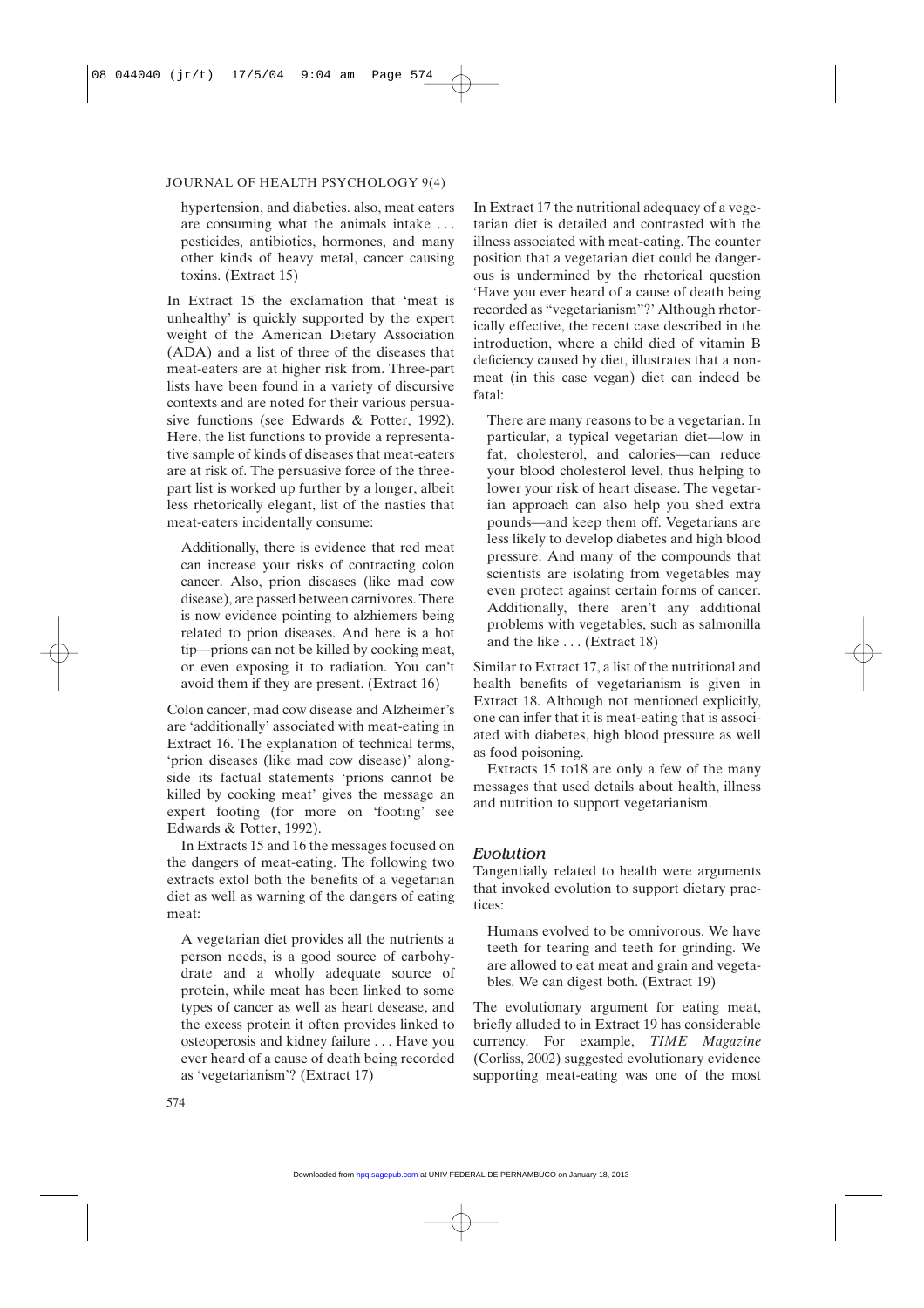difficult arguments for vegetarians to counter. However, consider the following:

And for everyone who's citing the food chain and Darwin's 'Survival of the Fittest,' please familiarize yourself with the work of Cornell's T. Colin Campbell, Ph.D. (China Study dubbed the 'Grand Prix of epidemiological studies' by the NYT—Campbell and his associates from Oxford and Beijing found that villages in China that ate the least animal products were also the villages with the least heart disease, stroke, cancer, diabetes, obesity, etc.); UCSF's Dr. Dean Ornish (reversing heart disease—Ornish uses a vegetarian diet, instead of surgery, to melt the atherosclerotic plague from the walls of heart patients); George Washington University's Dr. Neal Barnard ('The Power of your Plate'—studies on the connections between obesity, diabetes and heart disease and animal product consumption). Survival of the fittest, indeed. (Extract 20)

In Extract 20 the Darwinian notion of survival of the fittest, that underlies common-sense ideas about the evolutionary advantage of certain traits and behaviours, is rhetorically undermined by citing a raft of authorities that show meat-eaters are less likely to be fit and survive than those following a low meat or vegetarian diet. The existence of a viable counter position to a simple evolutionary argument emphasizes the dialogical over the referential function of statements about meat-eating and vegetarianism. The dilemmatic and dialogic nature of our data is further highlighted in the next section that focuses on the counter arguments to the health and nutritional benefits of a vegetarian diet.

#### *Vegetarian counter arguments*

The pro-vegetarian extracts presented in the health, illness and nutrition section of the analysis highlighted the rhetorical detail and discursive complexity of arguments about the effects of food on health. In pro-vegetarian messages the dilemmatic counter arguments—that meateating is healthy and vegetarianism is unhealthy—are implicit. The vegetarian counter arguments are made explicit where meat-eating is supported. In this section of the analysis messages supporting meat-eating are

emphasized. A point we wish to stress is that despite the difference in stances both vegetarianism and meat-eating can be supported by the *same* rhetorical resources and common-sense ideas. Eating meat and vegetarianism can *both* be construed as healthy *and* unhealthy.

Anecdotal examples and personal experience were used as evidence in support of the health of a vegetarian diet (for example Extracts 9, 10 and 11). Similar evidence was used to illustrate that eating meat can be healthy and vegetarianism can cause ill-health:

And there are plenty of people who do eat meat and are in top physical health and condition. (Extract 21)

In Extract 21 the relationship between meateating and health is supported by an anecdote. The example is formulated through extreme cases (Pomerantz, 1986) 'plenty of people' and 'top physical health', which illustrate the rhetorical orientation of the message:

I have tried vegetarianism several times, and have always been left feeling weak and tired. Yes, I did go about it the right way, I did not live on salads. (Extract 22)

The claim a vegetarian diet is unhealthy is made in Extract 22. Here personal experience is drawn upon to show the ill-effects of vegetarianism on feelings of strength and alertness. The dialogic nature of Internet discussion threads is nicely illustrated when the messager answers an imagined objection about the adequacy of their vegetarian diet, 'Yes, I did go about it the right way'.

Extracts 21 and 22 called upon general notions of health to support meat-eating and argue against vegetarianism. The following extracts were selected to show that the kind of detail about health, illness and nutrition that were used in pro-vegetarian posts were also evident in messages advocating meat-eating:

If you want to argue about what chemicles are in meat, your vegetables are sprayed with harmful pesticides and are chemically altered for more efficient production. (Extract 23)

Look back to Extract 15 where a long list of the toxins consumed via meat was provided. Extract 23 highlights that vegetarians may also consume harmful substances: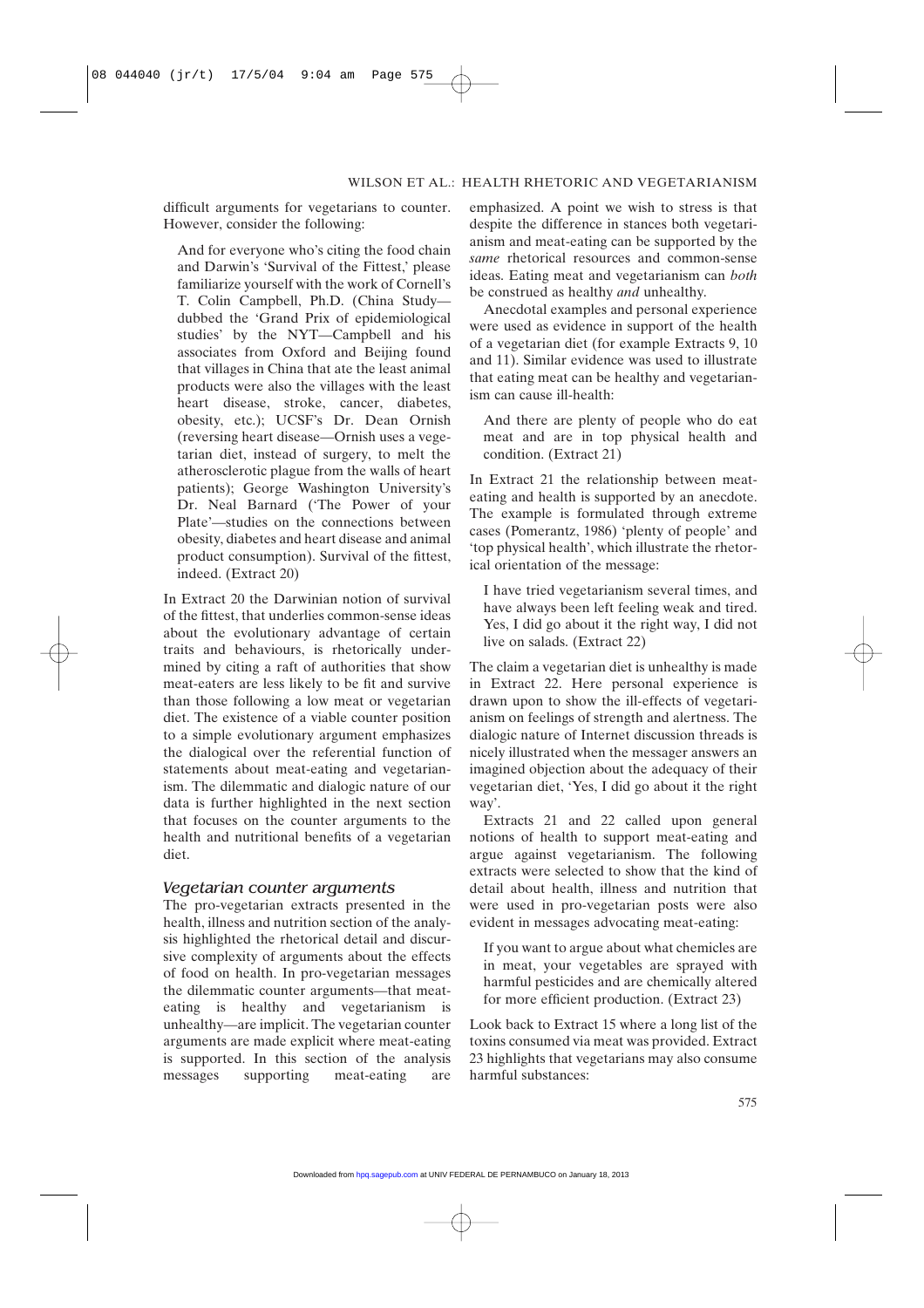One Glucosomine a lubricant that lubricates your muscles and joints which is a by-product of Chrodroitin and is supplied in meat. Secondly a protien with an amino acid balance that is digestible and utilezed by humans. You can say you are getting enough protien all day long but you are not getting the correct amino acid balance.

Third Creatine Monohydrate comes from meat especially red meat and is a crucial part in the ATP cycle and also aids in bringing water into your muscles. (Extract 24)

Extract 24 is a pro-meat parallel to the messages in support of vegetarianism that used technical detail to work up their position. Just as provegetarian positions utilize the scientific language of nutrition, the use of technical terms for the chemical substances ('glucosomine', 'creatine monohydrate') and processes ('ATP cycle') gives the pro-meat message scientific footing and authenticity. The three-part list in this message provides a sense of completeness and closure to the argument.

Extracts 22, 23 and 24 illustrate the dilemmatic nature of the relationship between diet and health. On the one hand vegetarianism can be healthy, on the other it can be unhealthy. Meat-eating can also be healthy or unhealthy.

#### *Reasserting the sense of meateating*

The common-sense dilemma that food can cause health and illness produces a problem, how can food be consumed safely? The discursive resolution to the problem of healthy dietary practices uses the notion of 'balance'. The notion of balance suggests that eating anything, in moderation, is unlikely to cause harm. The notion of 'balance' gains some of its rhetorical effectiveness because it connotes reasonableness and rationality:

The Humans Beings NEEDS to eat meat and vegetables there're are many essential nutrients that we need from meat and vegetables, the recomendation of the physician is to eat a balanced diet. (Extract 25)

The claim made in Extract 25 is eating meat and vegetables is necessary to meet the nutritional needs of humans. The messager inoculates themselves against their personal stake

(Edwards & Potter, 1992) in the matter by attributing the recommendation of a 'balanced diet' to the physician:

You need a proper balance of nutrients for your body to function right, and meat is a good thing to eat. . . . I admit, all meats aren't good for you. (you DON'T want to eat a steak for dinner every night if you don't get much exercise) But you need balance. (Extract 26)

As in Extract 25, in Extract 26 the notion of balance is invoked to support the idea eating meat is a good thing. The messager does reasonableness by conceding the validity of the counter position—that some meats aren't good and eating meat too frequently can be undesirable. 'Balance' is restated at the end of the post as the bottom line of the argument, 'But you need balance:'

There is a health case for eating less saturated fat. No reasonable person thinks otherwise. However a good balanced diet (certainly including moderate quantities of meat, fish, and fowl) is perfectly normal for humankind. (Extract 27)

Doing reasonableness was a feature of Extract 26 that is also evident in Extract 27. Being reasonable involves conceding some of the points of the counter position—here the health case for eating less saturated fat, presumably through eating less meat is acknowledged. The reasonableness of eating some meat is then worked by through the related notions of balance, moderation and normality:

I would also have to say that my opinion is mixed about living a vegan lifestyle. I know it has its advantages but it also has its disadvantages. I know that there are certain vitamins and nutrients that are easier to get from animal products then from any other sources. I also know doctors warn and caution against put growing kids on vegan diet. It could be dangerous to their health and deprive them of nutrients needed in abundance that are easily supplied by animal products. I do agree that people over do it. I think moderation in everything is good. (Extract 28)

In Extract 28 the messager's neutral position on veganism is established in their statement 'my opinion is mixed'. Their acknowledgement of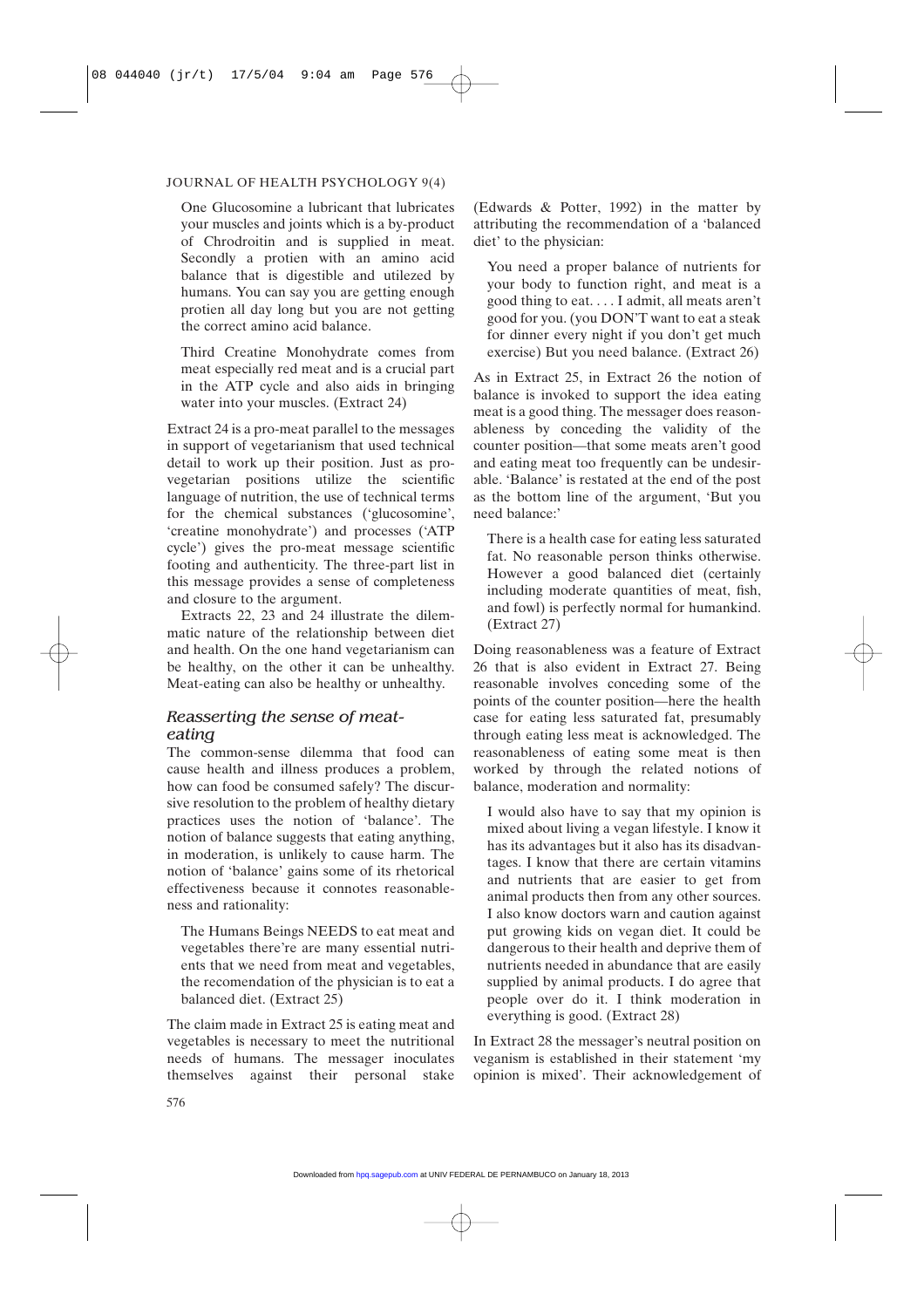the advantages and disadvantages of veganism confirms their lack of personal stake in the matter. The reasonableness of eating meat is worked up further by hedging claims about its necessity—there are '*certain* vitamins and nutrients' that are '*easier* to get from animal products'. Thus a vegan or vegetarian diet is not being dismissed but is being construed as more difficult. The specific instance of the health of children being dependent on a diet with meat re-establishes the sense of eating meat in a particular instance. People overdoing it, which presumably refers to veganism or vegetarianism, is contrasted with 'moderation', which has been worked up as the more legitimate or rational position:

The nutrients in meat must either be found elsewhere or eaten in meat to continue to have a balanced diet. I have a number of friends who are either vegetarian or vegan, for various reasons. Health is one large one. YES it can be healthier for some people, especially those with hi cholesteral, to remove red meat and poultry from their diet (most continue to eat fish, to get important protien. Iron can be gained through other sources). (Extract 29)

In Extract 29, meat is recognized as the primary and most accessible source of nutrients for a 'balanced' diet. Thus the sense of meat-eating is established. The acknowledgement of health as a valid reason for 'some people' to follow a vegetarian or vegan diet functions to disclaim the first statement being interpreted as arguing that vegetarianism is unhealthy. The recognition of the possibility, albeit with difficulty, of a nutritionally balanced vegetarian diet and that the messager has vegetarian and vegan friends functions to establish the messager's reasonableness and objectivity.

To conclude, the notion of balance is important for arguments about dietary preferences. It resolves the dilemma between food and health (that food can be both good and bad for your health). Conceptually balance is linked with moderation and reasonableness, which together function to re-establish the importance of eating meat, albeit in appropriately limited quantities. It seems then that the construct of a balanced diet supports and functions to reproduce the

sense and dominance of meat-eating in western society.

#### **Discussion**

We have illustrated, using the excerpts above, that statements about being vegetarian have a rhetorical orientation. This informs and transforms the investigation of dietary preference in general, and health issues associated with vegetarianism, in particular. In accounting for a particular dietary preference our analysis shows how particular reasons such as health or ethics have a discursive function. At the same time, such an analysis informs research practice by suggesting that variation in importance or frequency of a number of dietary motivations solicited by traditional social scientific methods should be treated with, at best, scepticism.

It is clear from the corpus (and the extracts included in our analysis) that health is a rhetorical 'commonplace' (Billig, 1991)—even the single extract (Extract 1) that argues that dietary health may be ineffective without adequate attention to exercise still indicates that health is important, and that health and diet are linked. Health and ethical concerns are both resources available for accounting for dietary practice. The relative importance of health over ethics was shown to serve as a defence against being positioned as moralizing or proselytizing. That health is presented as an alternative motivation does not mean that health is the cause of dietary preference. Rather, as expected, health is mobilized in accounting for both consumption and abstinence from meat. Furthermore, vegetarianism may be construed as healthy, or as unhealthy.

In the process of illustrating the argumentative nature of opinion-giving in the context of these pro-meat/pro-vegetarian discussions, there is also clear evidence of the dilemmatic nature of the argument and the linguistic resources that are used. Billig and colleagues have argued at length that everyday life is fraught with dilemmas of an ideological nature, or situations in which alternative courses of action or thought come into opposition either explicitly or implicitly (Billig et al., 1988). While the argument seems to be one over which dietary practice is best, it is clear from the extracts presented that this argument reflects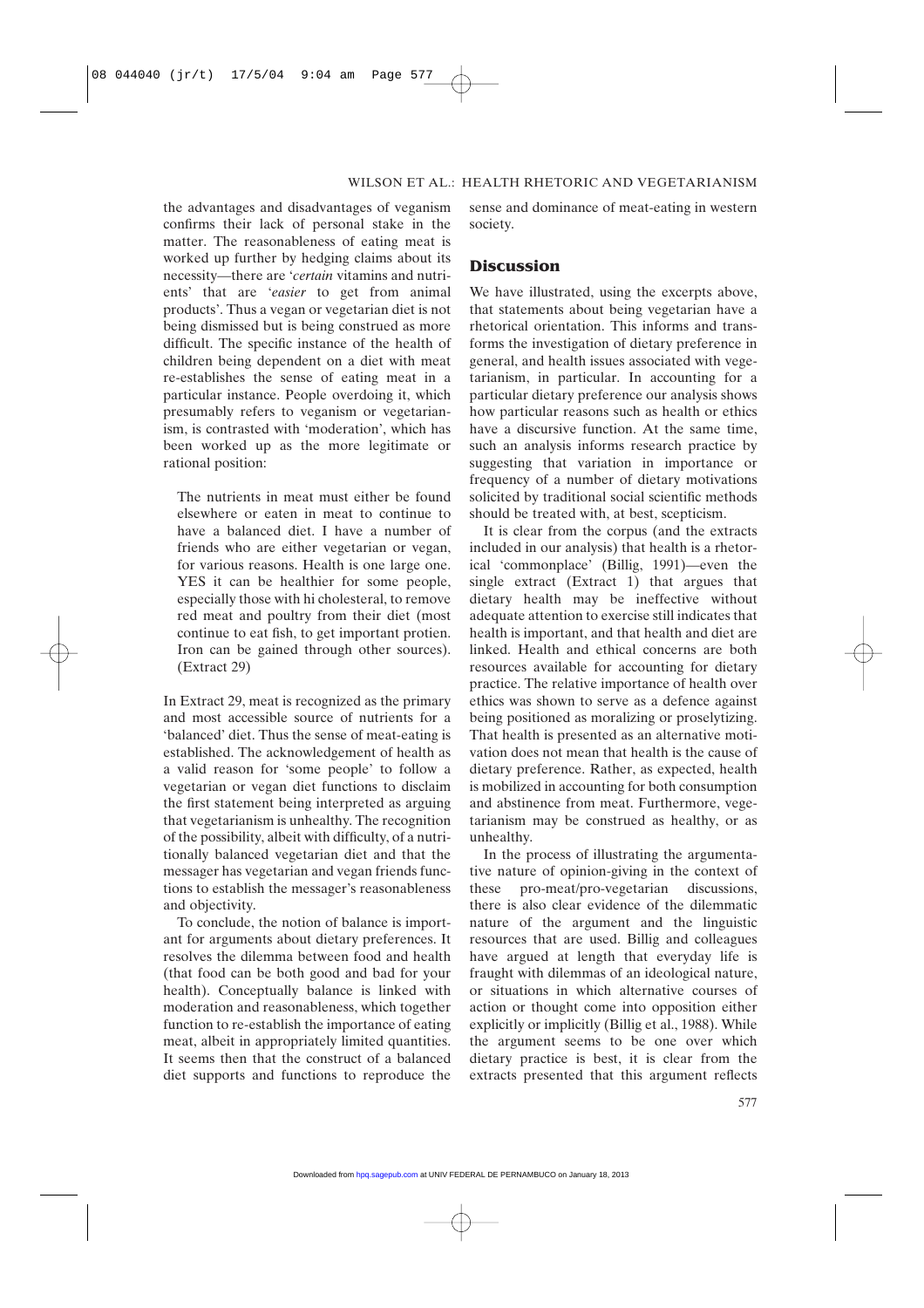multiple oppositions—including that highlighted in our analysis of health versus ill-health.

Billig et al. (1988) discuss health as a dilemma, or rather (given that there are few circumstances in which health is undesirable) how health becomes problematic in terms of definition, attainment or maintenance. This is clear in our corpus by the contradictory constructions of dietary practices such as vegetarianism or meat-eating as healthy and unhealthy. What is perhaps more interesting and important is that, as already indicated meateating (like 'health') is the 'unmarked pole' or default position from which discussants, and particularly meat-eaters, argue. Billig et al. (1988) describe the ideological nature of good health—increasingly health has become an ideal state that we should all aspire to, where the concept of good health is defined in relation to the characteristics of illness and disease. In this way what is unhealthy is bad, what is healthy is good and the pursuit of good health assumes a moral component that becomes apparent in many of the contexts in which health is at stake. From this standpoint, health is something that meat-eaters assume, and which meat-abstainers try to persuade them is illusory (a false consciousness).

Rhetorical psychology is subsumed under a range of discursive approaches in psychology. One of the key principles of discursive psychology is the notion of construction (see Potter & Wetherell, 1987). Potter (1996) notes that there are two senses to the principle of construction one is that descriptions or statements work up particular versions of the world, while the other sense of 'construction' is that the categories and concepts used in descriptions are themselves constructions. Our analysis gives some sense of how the concept of health is a construction (see also Herzlich & Pierret, 1985). For example, health may be conceived of as pertinent not only to the physical body of the individual, but also for meat-animals, and the environment in general. The trinity of individual, animals and nature has the strength of inclusion—a rhetorically effective construction of health.

In spite of claims that vegetarianism is an increasingly popular practice (Beardsworth & Keil, 1991), meat-eating is socially normative. Our analysis allows us to speculate as to why this continues to be the case. We suggest that the

rhetorical strength of common sense, and particularly the notion of 'balance', confirms and reasserts the sense of meat-eating. 'Balance' counsels inclusion and moderation—all things in appropriate proportions, placing the onus on vegetarian arguments to demonstrate balance while accounting for absence. At the same time pro-meat arguments can argue balance while doing reasonableness—counselling inclusion, but not excessively so, of meat (e.g. 'you DON'T want to eat a steak for dinner every night' (Extract 26), 'No reasonable person thinks otherwise' (Extract 27)). From this position, there may be situations in which vegetarianism may not be bad (e.g. through supplementation, rigid attention to gaining nutrients from other sources, etc.), but eating meat is better (is more efficient and easier to achieve).

Not only is meat-eating normative but surveys have indicated that women are disproportionately represented among meat-abstainers (e.g. Beardsworth & Keil, 1999). For example, Adams (1990) has argued that the consumption of meat is fundamentally related to the subjugation of women, and that attempts to address this social system must include a shift away from this dominant consumption practice. She has argued that red meat in particular symbolizes male power over women (see also Twigg, 1979), and this has served as the catalyst for empirical attempts to evaluate the gender symbolism of meat in general, and red meat in particular.

We would like to suggest an alternative to Adams' (1990) contention that stems from the notion of balance. The idea of balance has connotations of reasonableness and rationality. Lloyd (1993) has suggested that the binaries of rationality and emotionality are aligned in parallel with other binary notions that organize western thought including gender and Cartesian mind/body dualism. According to Lloyd's argument the concepts on each side of the binary are aligned so that man is associated with the mind, rationality and so on, while woman is associated with the opposing pole of these binaries: body, emotionality and so on. Our analysis shows that meat-eating is supported by invocations of rationality, and hence theoretically maleness. Thus woman becomes aligned with vegetarianism (as the opposition of meat-eating). This kind of argument would be difficult to verify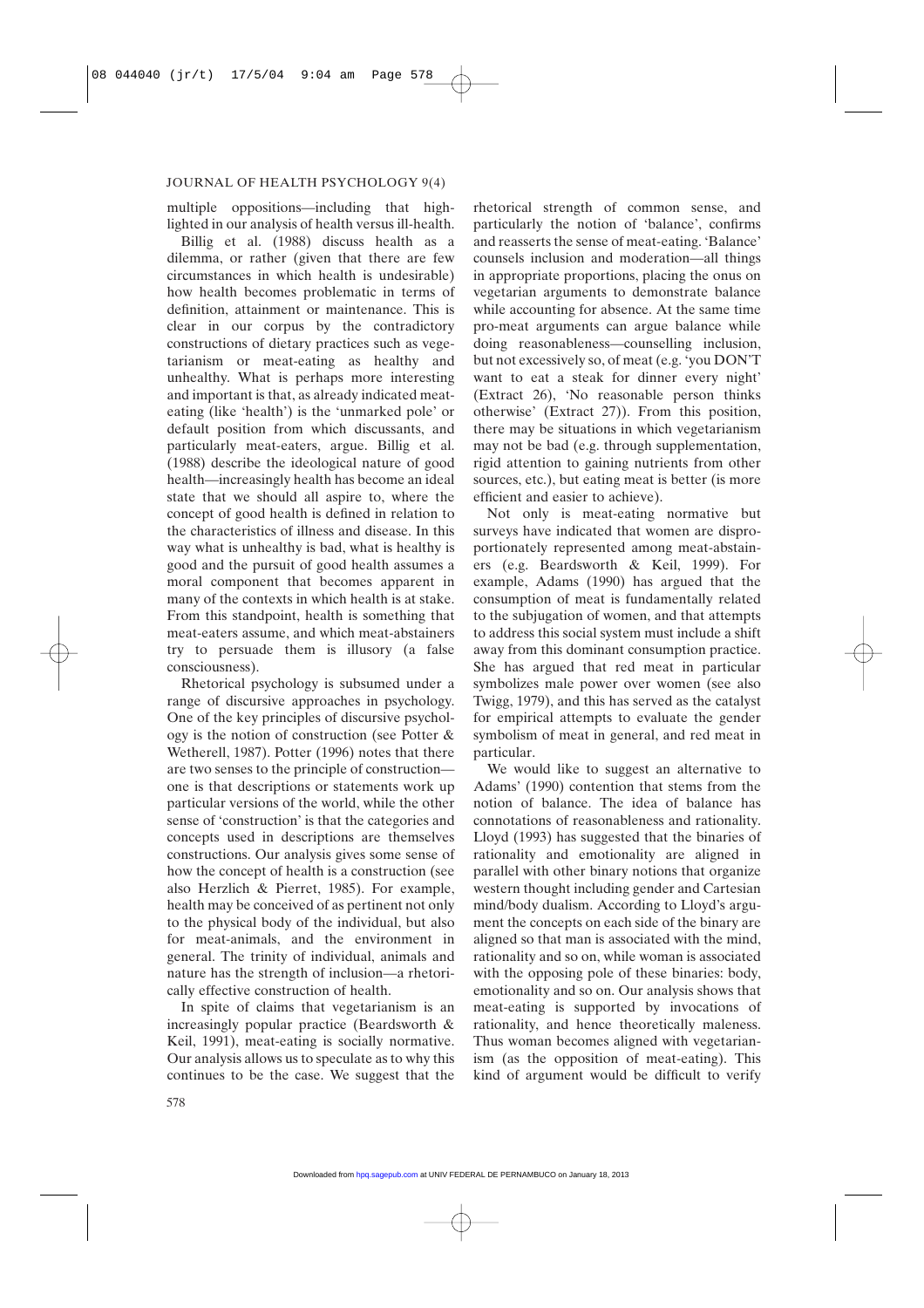empirically, but nevertheless, it offers an alternative framework for explaining why more women than men practise vegetarianism.

An advantage of the methodology employed in this investigation is that it deals with a concern raised by other scholars in this field (e.g. Worsley & Skrzypiec, 1998a) concerning the identification of people in terms of their preference. As already indicated, a considerable part of the existing body of literature accreted on the topic of meat consumption has derived from the use of surveys intended to tap potentially relevant internal values, attitudes, beliefs and behaviours. On the basis of questions about self-identification or food preference respondents are categorized into different meat-eating orientations, and are attributed a group membership on the basis of this categorization. Group members may then be statistically differentiated by their responses to survey measures, and it is assumed that the decision to eat or abstain from meat is a reflection of these internal states (Mooney & Walbourn, 2001; Worsley & Skrzypiec, 1998a). The problem with this classification system is apparent in our own data—what defines a vegetarian? The answer seems simple—they do not consume meat, and yet it is clear from our corpus that there is disagreement among discussants as to what constitutes vegetarian practice. Some people argue that the defining characteristic is avoidance of red meat only, while others state that abstention from any meat (and even any animal product) is the appropriate criterion. Just as the different motivations for vegetarianism assume discrete types (Maurer, 1995) so too do consumers, even though they might object to the classification imparted by the researcher.

We would argue that (consistent with the argument made by Weatherall (2002) concerning the study of gender) rather than look to taxonomizing people into research-friendly categories and then seeing what variables differentiate these groups, as researchers we should focus on interactional loci in which participants themselves orient to the topic of interest. In our case, this means focusing on the discourse surrounding accounting for meat consumption and abstention, where the discussants themselves show that there is something to be accounted for. At the very least, to assume that a person ticks a box for ethical concerns rather

than a box for health (or any of the other families of issues described previously) should not be taken as an indication that one has a particularly privileged status over the other in explaining dietary practice. Only through consideration of how these argumentative resources are mobilized in accounting for dietary preference can we see how they function in relation to one another—it is not a case of health *or* ethics, but rather what serves the purpose of accounting for preference best in a particular argumentative context.

A second concern our corpus addresses is that it represents view of a wide range of meatconsumers (and abstainers). For example, Beardsworth and Keil (1992) summarize qualitative interviews with a vegetarian-only sample. Amato and Partridge (1989) explicitly solicited meat-abstainers. It is no surprise that the reader might conclude that vegetarians are more moral, or more health conscious—these are cited as some of the most important investigations of vegetarianism and yet they neglect the normative counter position.

Our analysis has demonstrated the rhetorical orientation of statements concerning, responses to, the question about why people become vegetarian. While we have no reason to expect that the discussion forums that comprise our corpus are atypical of other types of Internet discussions focusing on other topics, there are clear differences between Internet-based discussions and face-to-face conversation. Additionally, though we acknowledge that Internet discussion represents a different context from more mundane conversational interaction, we are confident that this does not invalidate our conclusions. Indeed, the full range of 'reasons' described in the literature was represented in the corpus, though we have chosen to focus on health-specific arguments in this article. We have sought to avoid the dangers of a narrow corpus through adopting a 'saturation' approach to collection, in which we continued to add to the corpus until satisfied that further addition would not broaden the analytic content further, and revisited this once analysis was complete.

We have not presented any analysis of turntaking in this article, and this is clearly a desirable next-step for this type of research. Another reasonable next-step would be to obtain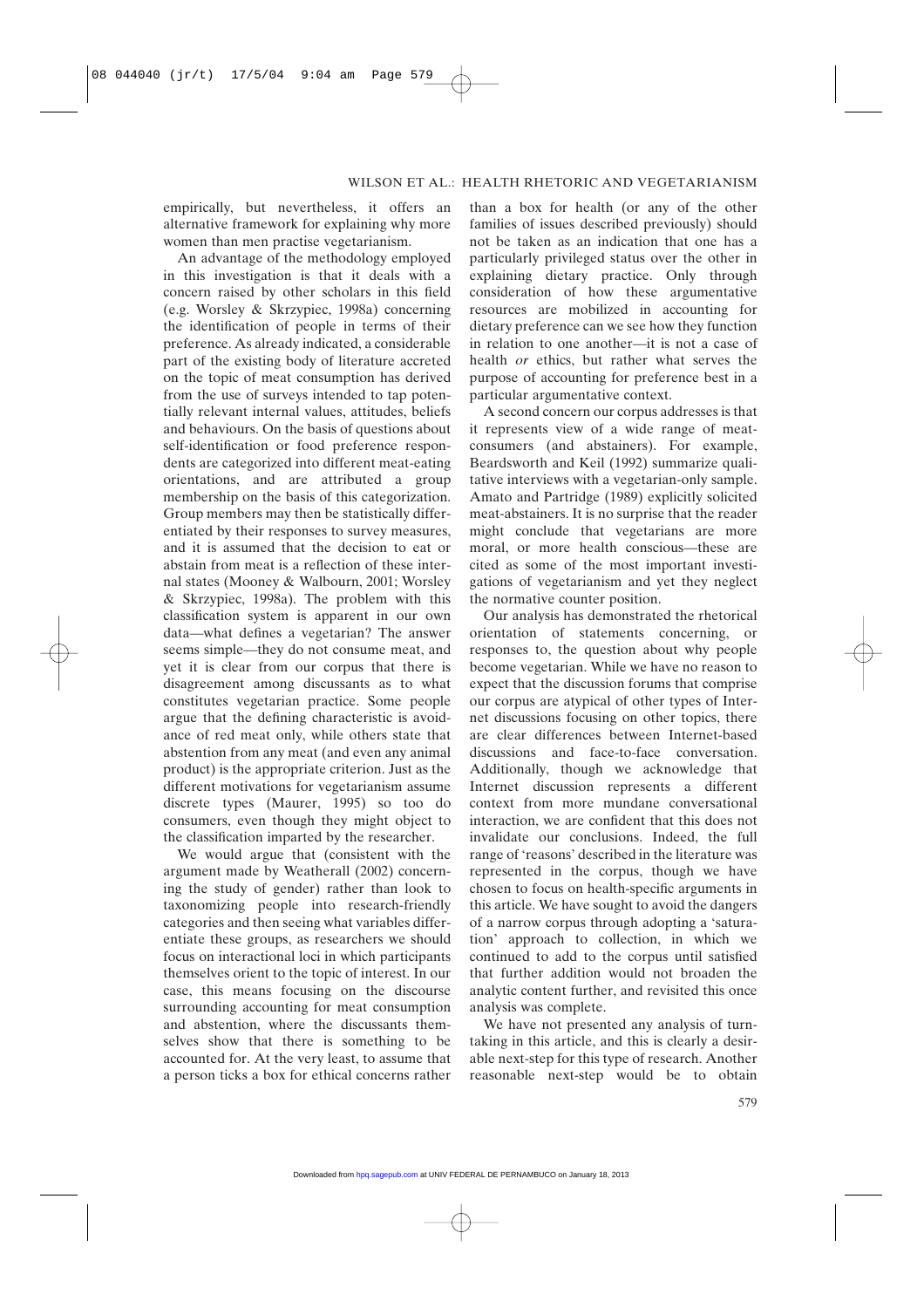naturalistic face-to-face conversational data (e.g. family mealtimes, restaurants, etc.) in which discussants spontaneously orient themselves to matters of dietary practice, rather than focusing on narrow contexts in which the explicit a priori purpose of the interaction is to address vegetarian 'choice'. For example, meal times (at home or 'eaten out') would appeal as an important and obvious locus for negotiation of the issues raised here (see Wiggins, 2001; Wiggins, Potter, & Wildsmith, 2001, for studies adopting such a procedure).

In summary then, our analyses illustrate the rhetorical function of health-related arguments in persuasive accounts of both vegetarian and pro-meat dietary preferences. Our focus on the dialogic nature of statements about dietary choices transforms current understanding of meat-eating and abstention by undermining the assumptions about the status of opinions as 'real' causes and motivations. Further, we argue that a particular linguistic strategy, which invokes balance, functions as a bottom-line argument that reasserts the sense of meateating. Rather than one person's meat being another's poison, the 'meat' and the 'poison' are constructions used in accounting for preference.

## **Appendix: URLs of Internet sites comprising corpus**

http://www.mcspotlight.org/cgi-bin/zv/debate/ mcspotlight/messages/482.html

http://www.rinkworks.com/rinkforum/message/ 35718.shtml

http://www.morrisey-solo.com/news/1999/602. shtml

http://ths.gardenweb.com/forums/load/vegex/ msg0915121121695.html

http://pub38.exboard.com/florettaslounge-

frm53.showmessage?topicID=50.topic http://www.straightdope.com/classics/

a3087.html

http://www.uvm.edu/~ashawley/veggie.html http://www.gleeb.com/archives/00000069.html http://www.amabilis.net/meat/

http://triroc.com/bbs/index.sht

http://www.clubs.yahoo.com/clubs/vegan (selected posts only)

http://pub24.exboard.com/froganboardfrm1 http://communities.msn.co.nz/Vegetarianism/ 1.msnw

#### **References**

- Adams, C. (1990). *The sexual politics of meat*. Cambridge: Polity Press.
- Allen, M. W., Wilson, M. S., Dunne, M., & Ng, S. H. (2000). Values and beliefs of vegetarians and omnivores. *Journal of Social Psychology*, *140*, 405–422.
- Amato, P. R., & Partridge, S. A. (1989). *The new vegetarians: Promoting health and protecting life*. New York: Plenum Press.
- Bakhtin, M. M. (1981). *The dialogic imagination: Four essays*. In M. Holquist (Ed.), Trans. C. Emerson & M. Holquist. Austin, TX: University of Texas Press.
- Beardsworth, A. D., & Keil, E. T. (1991). Vegetarianism, veganism and meat avoidance: Recent trends and findings. *British Food Journal*, *93*, 19–24.
- Beardsworth, A. D., & Keil, E. T. (1992). The vegetarian option: Varieties, conversion, motives and careers. *Sociological Review*, *40*, 253–293.
- Beardsworth, A. D., & Keil, E. T. (1997). *Sociology on the menu: An invitation to the study of food and society*. London: Routledge.
- Beardsworth, A. D., & Keil, E. T. (1999). Meat consumption and vegetarianism among young adults in the UK. *British Food Journal*, *101*, 289–300.
- Billig, M. (1991). *Ideology and opinions: Studies in rhetorical psychology*. London: Sage Publications.
- Billig, M., Condor, S., Edwards, D., Gane, M., Middleton, D., & Radley, A. (1988). *Ideological dilemmas: A social psychology of everyday thinking*. London: Sage Publications.
- Cooper, C. K., Wise, T. N., & Mann, L. S. (1985). Psychological and cognitive characteristics of vegetarians. *Psychosomatics*, *26*, 521–527.
- Corliss, R. (2002). Should we all be vegetarians? *TIME Magazine*, 15 July. Available at http://www.time.com/time/covers/1101020715/story. html
- Dietz, T., Frisch, A. S., Kalof, L., Stern, P. C., & Guagnano, G. A. (1995). Values and vegetarianism: An exploratory analysis. *Rural Sociology*, *60*, 533–542.
- Edwards, D., & Potter, J. (1992). *Discursive psychology*. London: Sage Publications.
- Fraser, D. (1999). *QSR NUD\*IST VIVO: Reference guide*, 2nd edn. Melbourne, Australia: Qualitative Solutions and Research.
- Goode, J., Beardsworth, A., Haslam, C., Keil, T., & Sherratt, E. (1995). Dietary dilemmas: Nutritional concerns of the 1990s. *British Food Journal*, *97*, 3–12.
- Greenberg, J. H. (1966). *Language universals*. The Hague: Mouton.
- Herzlich, C., & Pierret, J. (1985). The social construction of the patient: Patients and illnesses in other ages. *Social Science and Medicine*, *20*, 145–151.

580